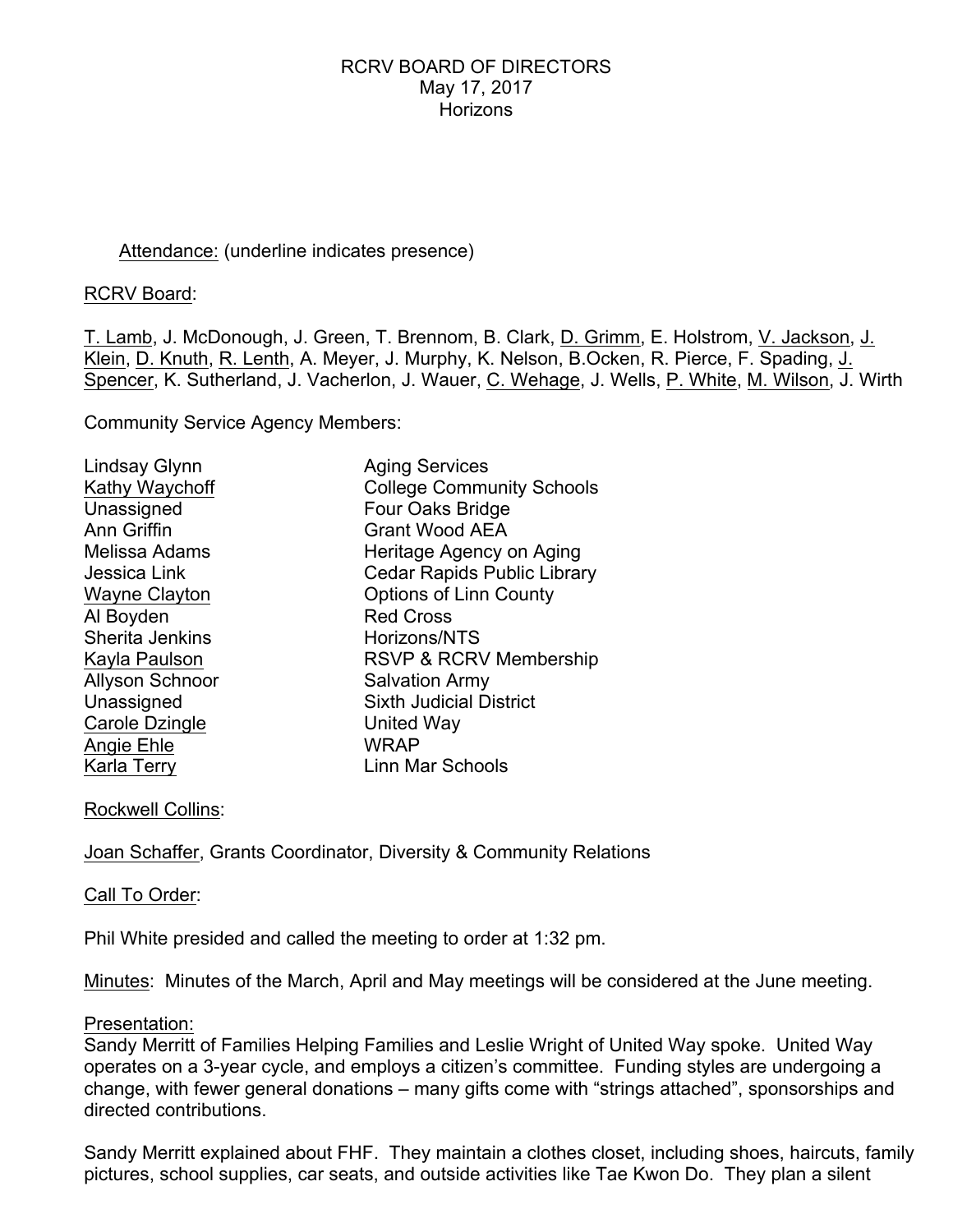auction at New Bo on Memorial Day Weekend and need volunteers for that. Last year they used our grant to organize their database of volunteers.

# Old Business:

Agency Liaison

Evaluations of the latest grants are in work. Keith Sutherland will lead a grant discussion at the June meeting.

Friends of Education, reported last month, met recently in Tiffin, where RCRV was awarded recognition for technical assistance as a result of a nomination by GWAEA. There were about 100 attendees.

A possible meeting location at Rockwell Collins is being considered.

## New Business:

A question about RCRV recruitment of recent retirees was discussed briefly. Perhaps more person to person activity?

RCRV is the recipient of a Friends of Education award as a result of a nomination by Grant Wood Area Education Agency. The presentation will take place at Bella Sala in Tiffin, May 3 at 5:30,

Partner Agency Reports:

# Angie Ehle – WRAP

WRAP is so very grateful for the on-going support from RCRV members. THANK YOU!! WRAP has completed 17 projects so far in 2017.

- 8 wood ramp builds
- 3 wood ramp removals
- 2 Aluminum ramp installations
- 1 Aluminum Ramp removal
- 3 Modified Steps built

WRAP participated in United Way's Day of Caring with 3 ramp builds.

WRAP built a ramp with a new volunteer group from UnityPoint's Therapy Plus

WRAP has builds planned in May with Student Groups from College Community (Prairie) and Linn Mar

The current design queue as of today is 22 projects.

Wayne Clayton – Options of Linn County

No current projects in partnership with RCRV. Options has summer activities coming up, including gardening projects and ball games.

Kathy Waychoff – College Community School District

The recently approved \$49 M bond issue is being spent, plugging a lot of roads and buildings.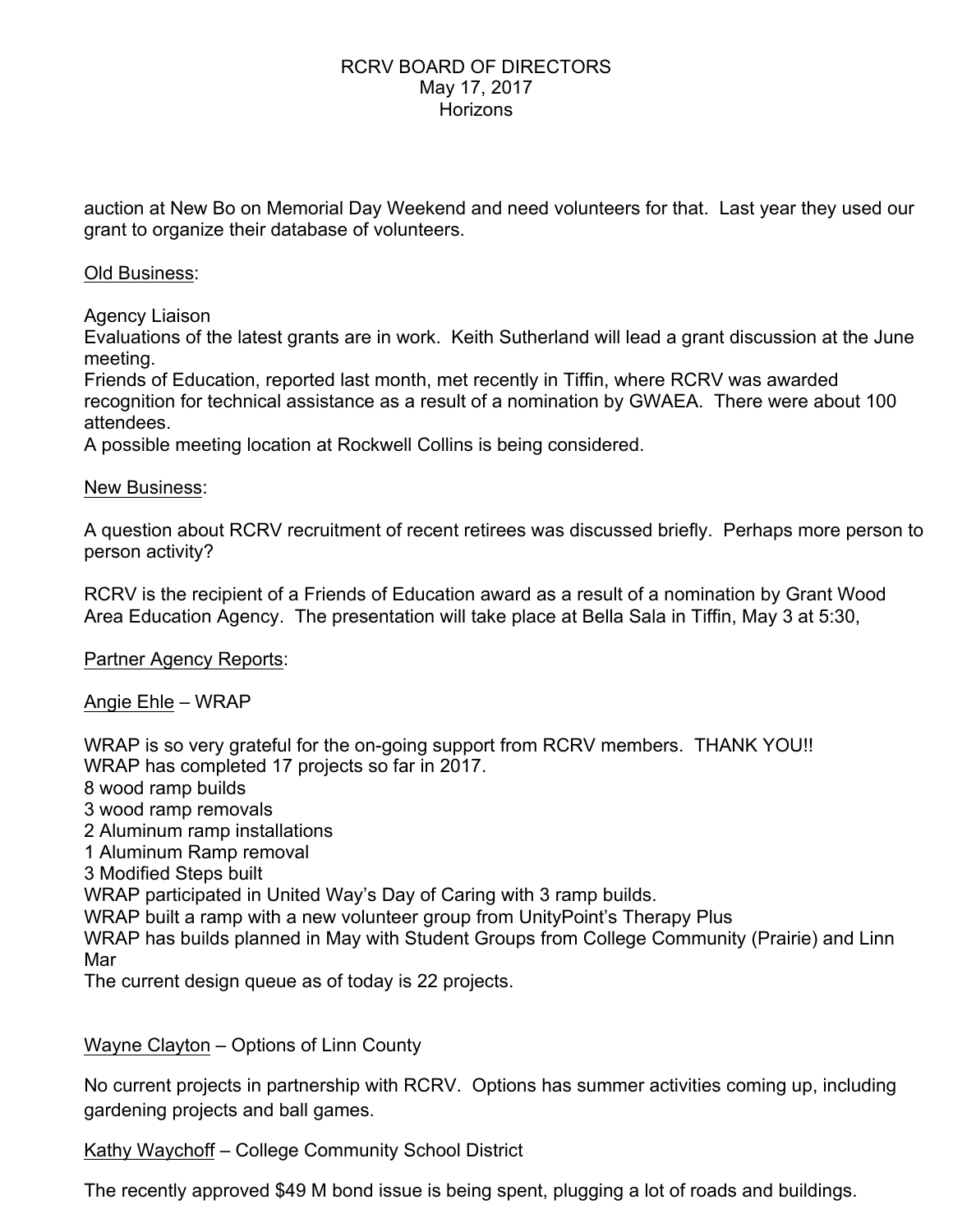Carole Dzingle – United Way

Work proceeding with 59 companies and 107 projects.

Kayla Paulson – 55+ Initiative & United Way

Thank you to all of the volunteers who joined us on that rainy morning for the 55+ initiative Breakfast! We had 86 of our 55+ Initiative volunteers in attendance. It was great to see get to see so many of our volunteers and recognize some of them for their tenure or level of service. If you have any feedback or heard any feedback please let me know. I would love to hear any opportunities for improvement!

I will be out of the office until 6/5/17 due to my son having a bone graft surgery for his cleft. I will be occasionally checking email and voicemail during this time, but if you need is urgent please contact Sue Driscoll at Sue.Driscoll@uweci.org or 319.398.5372 x837.

Karla Terry – Linn Mar Schools

Introduced Director of Innovation, Bob Reed

The Governor's Awards depends on the transition to Governor Reynolds. The last week of July might be a problem. College Community?.

Joan Schaffer – Rockwell Collins

Committee Reports:

Rockwell Collins – Joan Schaffer

Kayla Paulson – Membership

# **RCRV Membership Recruiting/Retention Report**

RCRV offers Onboarding and Orientations on an as needed basis. If you know a fellow retiree that is interested in joining, please have them contact Kayla Paulson at 319.398.5372 x 837 or KPaulson@uweci.org.

### **Stats for April 2017**

- 171 active volunteers
- 0 new volunteers
- 0 inactivated volunteer restarted
- 2 inactive volunteers terminated/inactivated
- 40 members have reported hours
- 1048.46 hours

#### **Annual Comparisons**